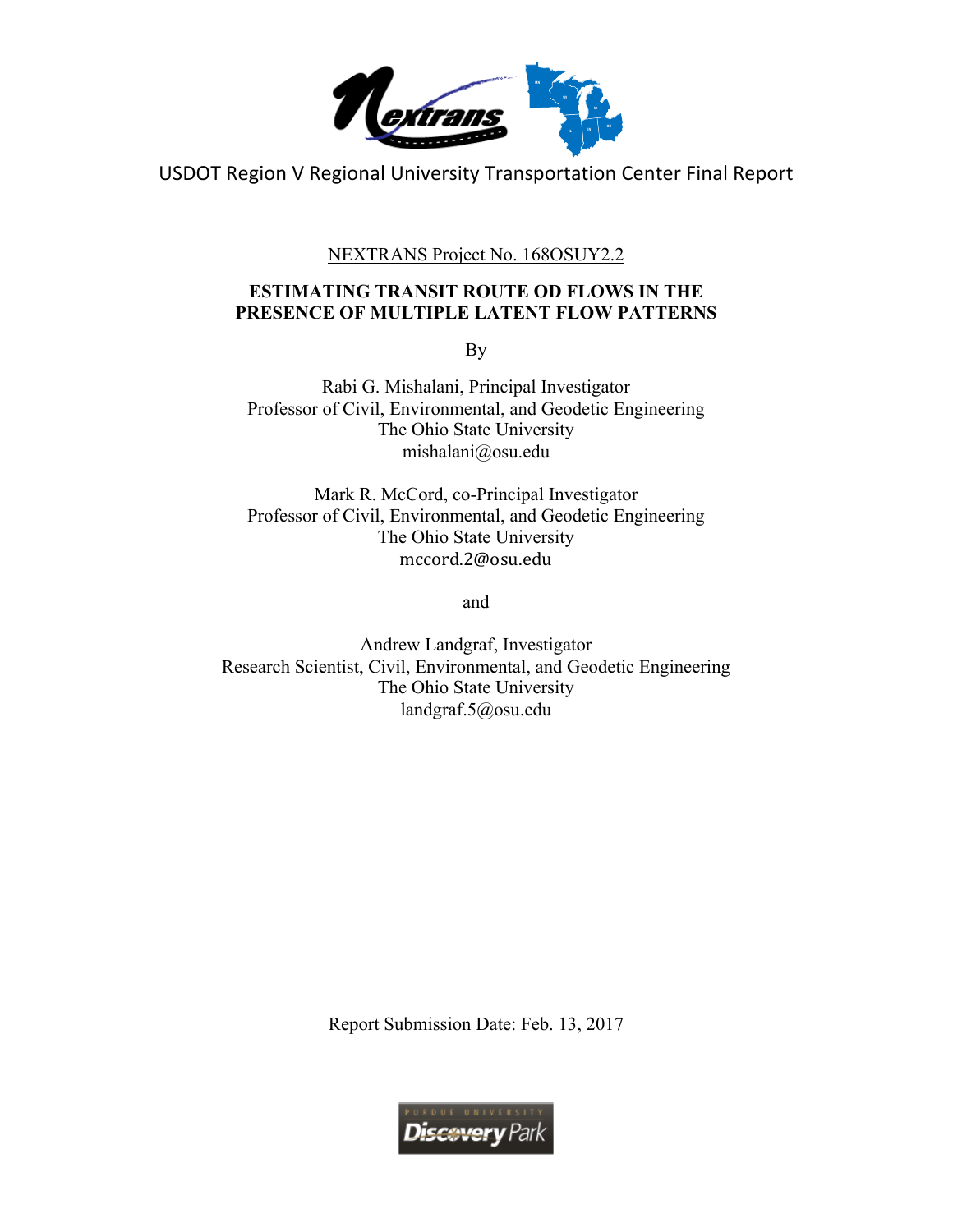#### **ACKNOWLEDGMENTS AND DISCLAIMER**

Partial funding for this research was provided by the NEXTRANS Center, Purdue University under Grant No. DTRT12-G-UTC05 of the U.S. Department of Transportation, Office of the Assistant Secretary for Research and Technology (OST-R), University Transportation Centers Program. Additional funding was provided by The Ohio State University (OSU) including the College of Engineering and Transportation and Traffic Management.

The authors are grateful to OSU's Transportation and Traffic Management for its support of the OSU Campus Transit Lab (CTL) and Sarah Blouch, Chris Kovitya, and Beth Kelley-Snoke for their efforts in supporting the development and continued maintenance of the CTL, which resulted in the availability of the data used in this study.

The contents of this report reflect the views of the authors, who are responsible for the facts and the accuracy of the information presented herein. This document is disseminated under the sponsorship of the Department of Transportation, University Transportation Centers Program, in the interest of information exchange. The U.S. Government assumes no liability for the contents or use thereof.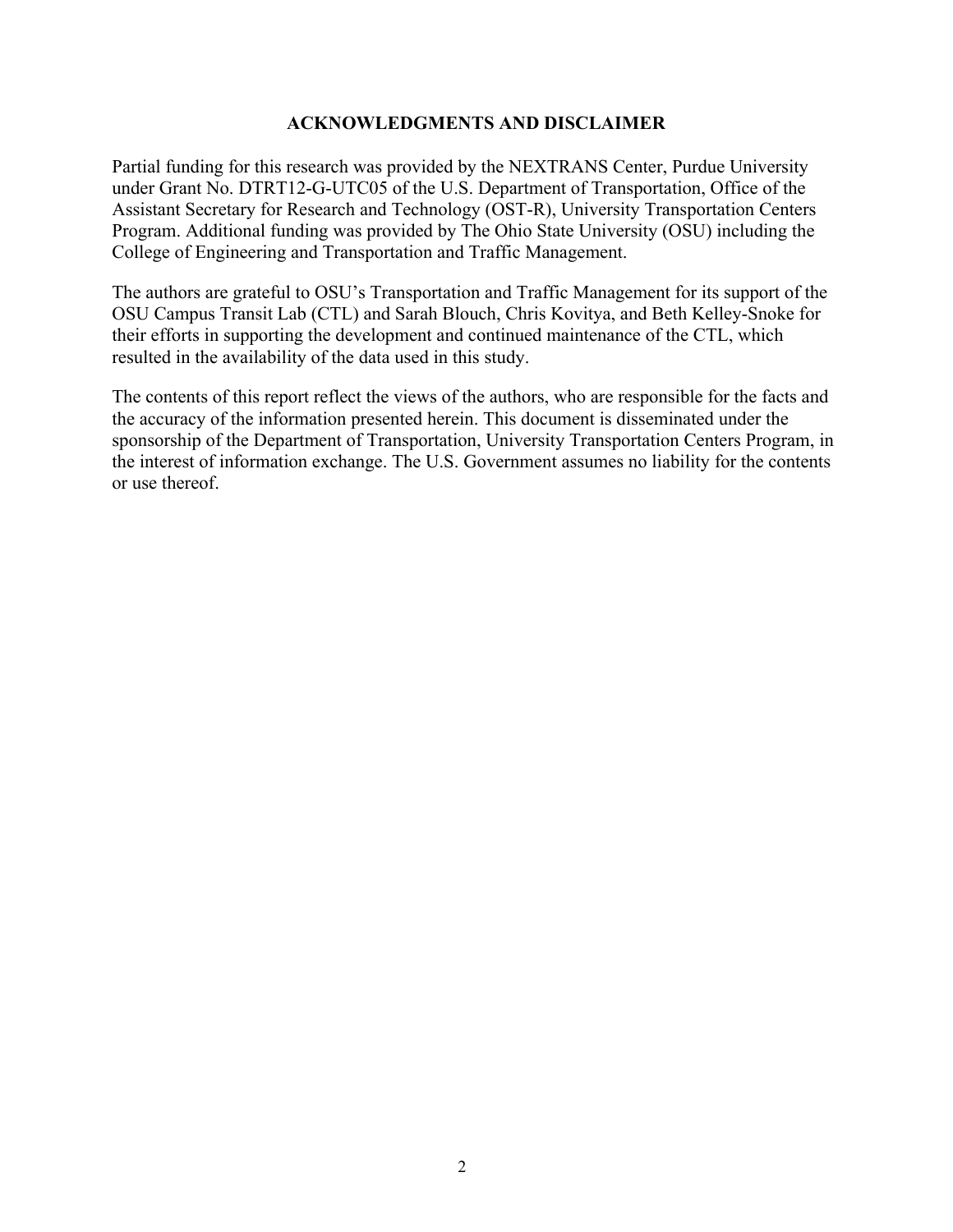# **TABLE OF CONTENTS**

| 1. INTRODUCTION AND MOTIVATION                                                                                                                                                                   | $\overline{4}$ |
|--------------------------------------------------------------------------------------------------------------------------------------------------------------------------------------------------|----------------|
| 2. METHODOLOGY                                                                                                                                                                                   | $\overline{4}$ |
| 3. SIMULATION-BASED EVALUATION                                                                                                                                                                   | 6              |
| 4. PRELIMINARY EMPIRICAL VALIDATION                                                                                                                                                              | 8              |
| <b>5. FUTURE RESEARCH</b>                                                                                                                                                                        | 9              |
| <b>6. REFERENCES</b>                                                                                                                                                                             | 9              |
| <b>LIST OF FIGURES</b>                                                                                                                                                                           |                |
| FIGURE 1: Graphical representation of trip clustering framework                                                                                                                                  | 6              |
| FIGURE 2: $HD^2$ of estimates with varying APC data sample sizes and assumed<br>number of clusters in the presence of two underlying probability OD flow<br>matrices for the CLS-AM route-period | $\tau$         |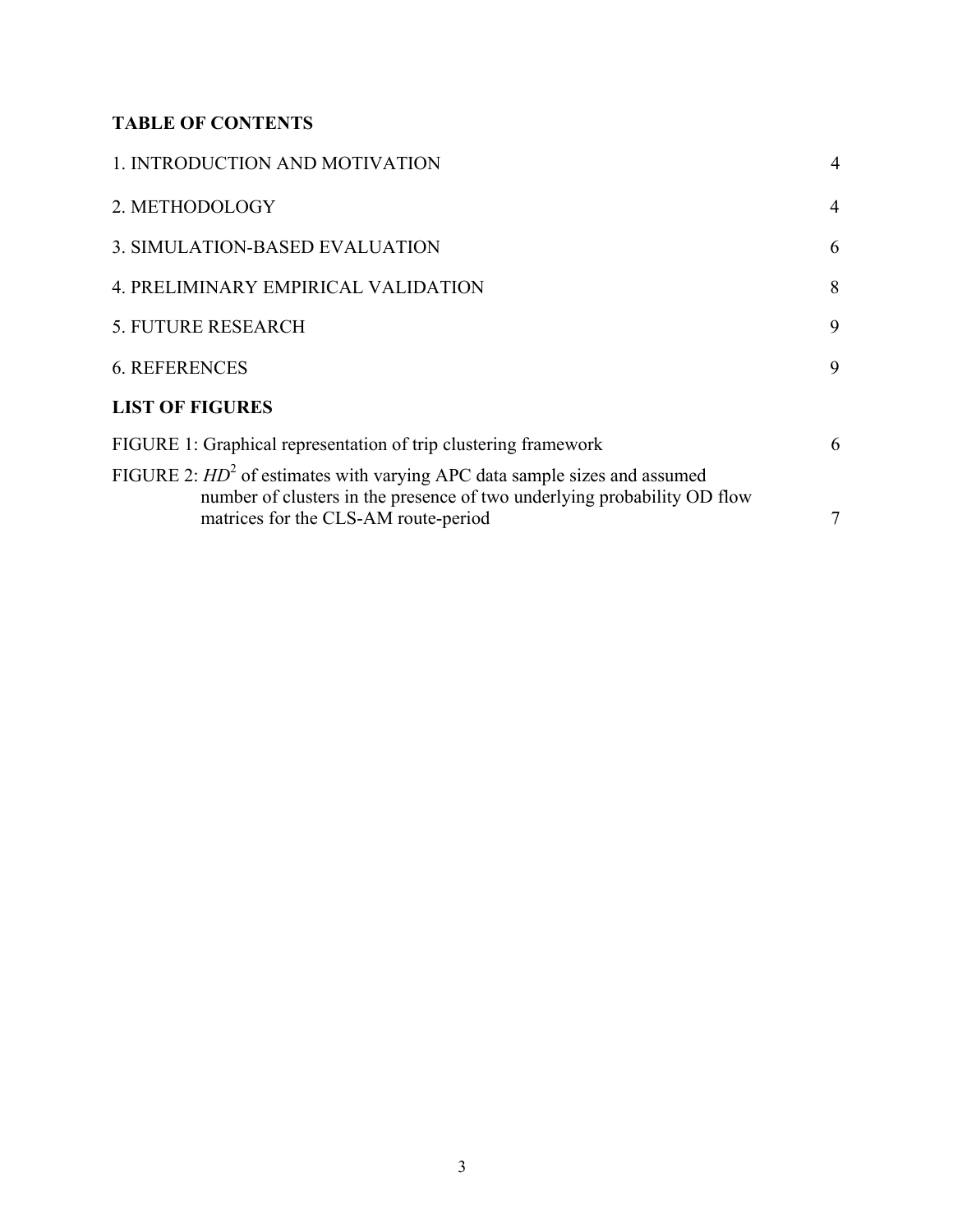#### **1. INTRODUCTION AND MOTIVATION**

Route-level Origin-Destination (OD) flow matrices provide useful information for ridership forecasting, service planning (e.g., extending routes, splitting or combining routes, and introducing new routes), and control strategies development (e.g., short turning, expressing, and holding). Since directly observing OD flows via on-board surveys is time consuming and costly, many methodologies have been proposed to estimate route-level OD matrices from boarding and alighting counts (Ben-Akiva et al., 1985; Ben-Akiva, 1987; Kikuchi and Perincherry, 1992; Li and Cassidy, 2007; Li, 2009; Hazelton, 2010; Ji et al., 2014; Ji et al., 2015; Mishalani et al., 2017). Passenger boarding and alighting counts are relatively easier and less costly to collect than OD flow data. Moreover, many transit agencies are now collecting large quantities of boarding and alighting counts on a routine basis via Automatic Passenger Count (APC) technologies, thus, providing the opportunity to estimate up-to-date OD flows on an ongoing basis.

While methods for estimating route-level OD matrices from boarding and alighting counts are based on different assumptions and employ different estimation approaches, they all assume, explicitly or implicitly, that the passenger flow patterns reflect a single underlying probability OD flow matrix. However, across the day and even within a time-of-day (e.g., morning, mid-day, and evening periods), different travelers are engaged in a variety of trip purposes, such as work, personal business, education, and shopping. Such variations within a time-of-day period are becoming even more prevalent with the advent of more complex life and work needs and duties across varying household structures. Therefore, passengers' travel purposes, which are associated with different sets of origin-destination pairs and departure times within a time-of-day period would be more realistically represented by multiple underlying probability OD flows reflecting the variety of travel purposes. That is, it is conceivable that bus trips within a period could carry travelers that collectively exhibit different underlying probability OD flow patterns. It is possible to extend the formulations and methods proposed by Hazelton (2010) and Ji et al. (2015) to take into account the presence of multiple underlying OD flow matrices. However, the computational costs associated with doing so would render them infeasible. In contrast, the computationally efficient variational Bayes method (Mishalani et al., 2017) developed in a separate study offers the advantage of allowing for capturing the presence of multiple underlying OD flow matrices in a computationally feasible manner.

In this study, this computationally efficient variational Bayes method is extended to capture the presence of multiple underlying OD flow matrices. In addition, a data-inspired simulation based evaluation is conducted to assess the value of recognizing multiple underlying probability OD flow matrices. Moreover, a preliminary empirical study is conducted to investigate the potential presence of multiple underlying probability OD flow matrices on an operational bus route.

#### **2. METHODOLOGY**

The notation used in this report is the following:

- $y_l$  = volume OD flow matrix for the lth bus trip,
- $l =$  index representing bus trips,
- $L =$  number of bus trips,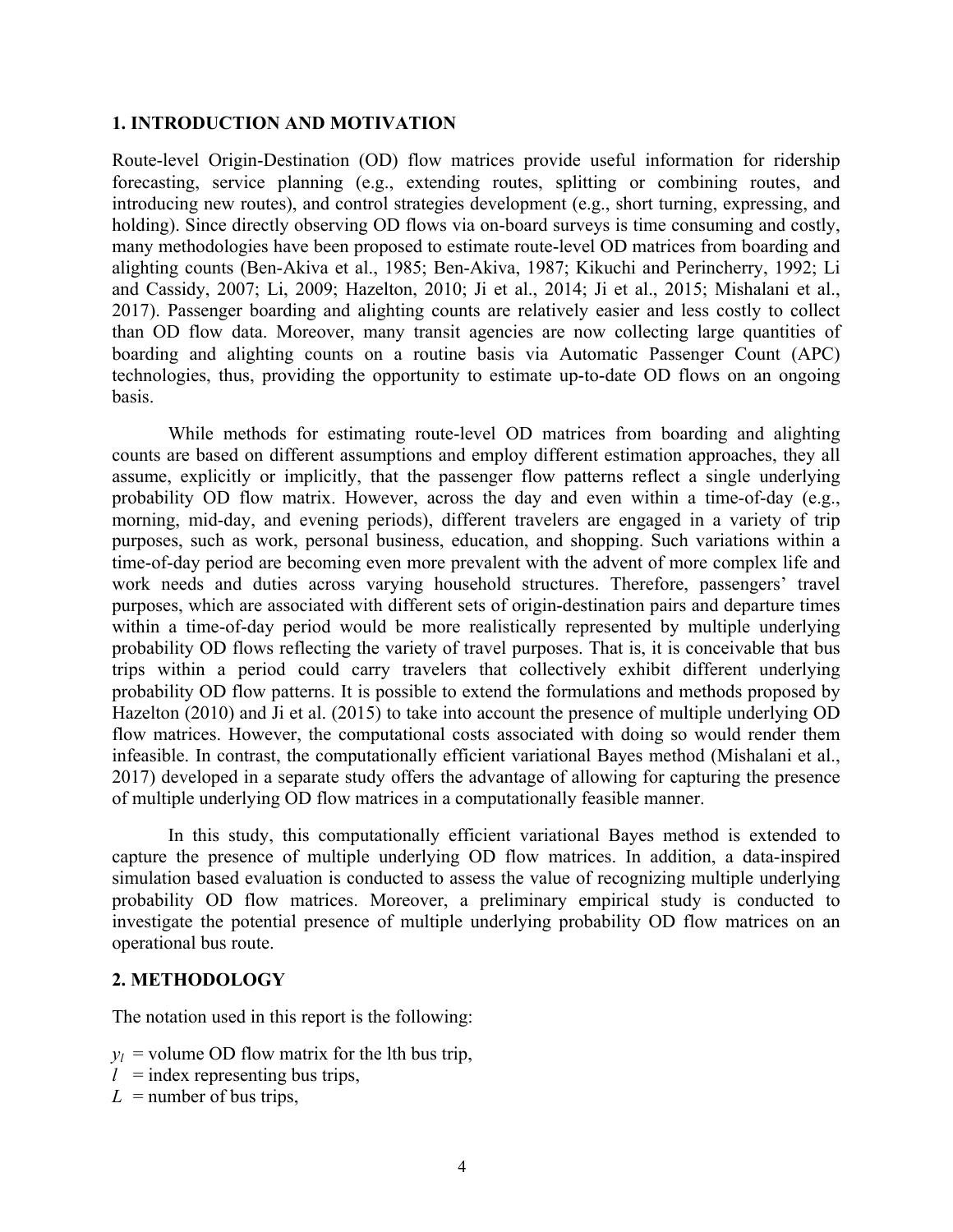- $n_l$  = total number of passengers on trip *l*,
- $\alpha$  = probability OD flow matrix,
- $x_l$  = boarding and alighting counts for trip *l*,
- $q =$  approximate posterior distribution of the true OD flows,
- $k =$  index representing the latent underlying probability OD flow matrices for a given time-of-day period,
- $K =$  number of latent underlying probability OD flow matrices for a given time-of-day period,
- $\pi$  = mixing probabilities of the *K* latent underlying probability OD flow matrices, and
- $z_l$  = cluster assignment taking the value of the  $k^{\text{th}}$  latent matrix assigned to the  $l^{\text{th}}$  bus trip.

For the variational Bayes method developed by Mishalani et al. (2017), it is assumed that each bus trip volume OD flow matrix is the result of a multinomial trial, with known total number of passengers, *nl*, and unknown probability OD flow matrix, *α*. These assumptions are similar to those adopted by Hazelton (2010) and Ji at al. (2015). Let *yl* represent the volume OD flow matrix for the  $l^{\text{th}}$  bus trip. The OD flow volumes are not directly observed, but rather rowand column-wise summaries of them are provided in the boarding and alighting count data, which for a given trip *l* are represented by *xl*.

In light of the presence of multiple latent probability OD flow matrices reflecting varied trip purposes across travelers within a time-of-day period as hypothesized and elaborated on in the introduction section, a model based clustering (Fraley and Raftery, 2002) formulation for estimating OD flows is developed by extending the variational Bayes method developed for the single OD flow matrix case. In this extended formulation, it is assumed that there are a specified number, *K*, of underlying probability OD flow matrices for a given time-of-day period and that each bus trip volume OD flow matrix within that period is a realization of one of these *K* probability OD flow matrices. It is further assumed that there are mixing probabilities associated with each of the clusters that determine how often each of the OD flow patterns occurs on average within a time-of-day period. Adding the clustering component to the model allows for the possibility that all bus trips within a time-of-day period may not be similar. Imposing a prior distribution on the *K* probability OD matrices and the mixing probabilities of the clusters, the goal is to estimate the posterior distribution of the time-of-day period level probability OD flow matrix. This matrix is defined as the average of the underlying *K* latent OD matrices, weighted by their respective mixing probabilities.

A graphical representation of the model is shown in Figure 1. The round cornered rectangular "plate" on the right-hand-side of the figure represents *K* independent latent probability OD flow matrices and the "plate" on the left-hand-side of the figure represents *L* independent realizations of bus trips. The circles represent the variables. The shaded circles represent observations, and the unshaded circles represent unobserved variables. The circles containing  $x_l$  and  $n_l$  are shaded because they represent the observed boarding and alighting data and the total number of passengers, respectively. The cluster assignments to trips, denoted by *zl* taking the value of the  $k^{\text{th}}$  latent probability OD flow matrix assigned to the  $l^{\text{th}}$  bus trip, are assumed to be sampled from the mixing probabilities,  $\pi$ . Further, the unobserved bus trip OD volume matrices,  $y_l$ , each with total number of passengers,  $n_l$ , are generated from one of K possible probability OD flow matrices,  $a_k$ . Finally, the boarding and alighting data,  $x_l$ , are a direct result of the bus trip volume OD flow matrices by means of the row totals and column totals.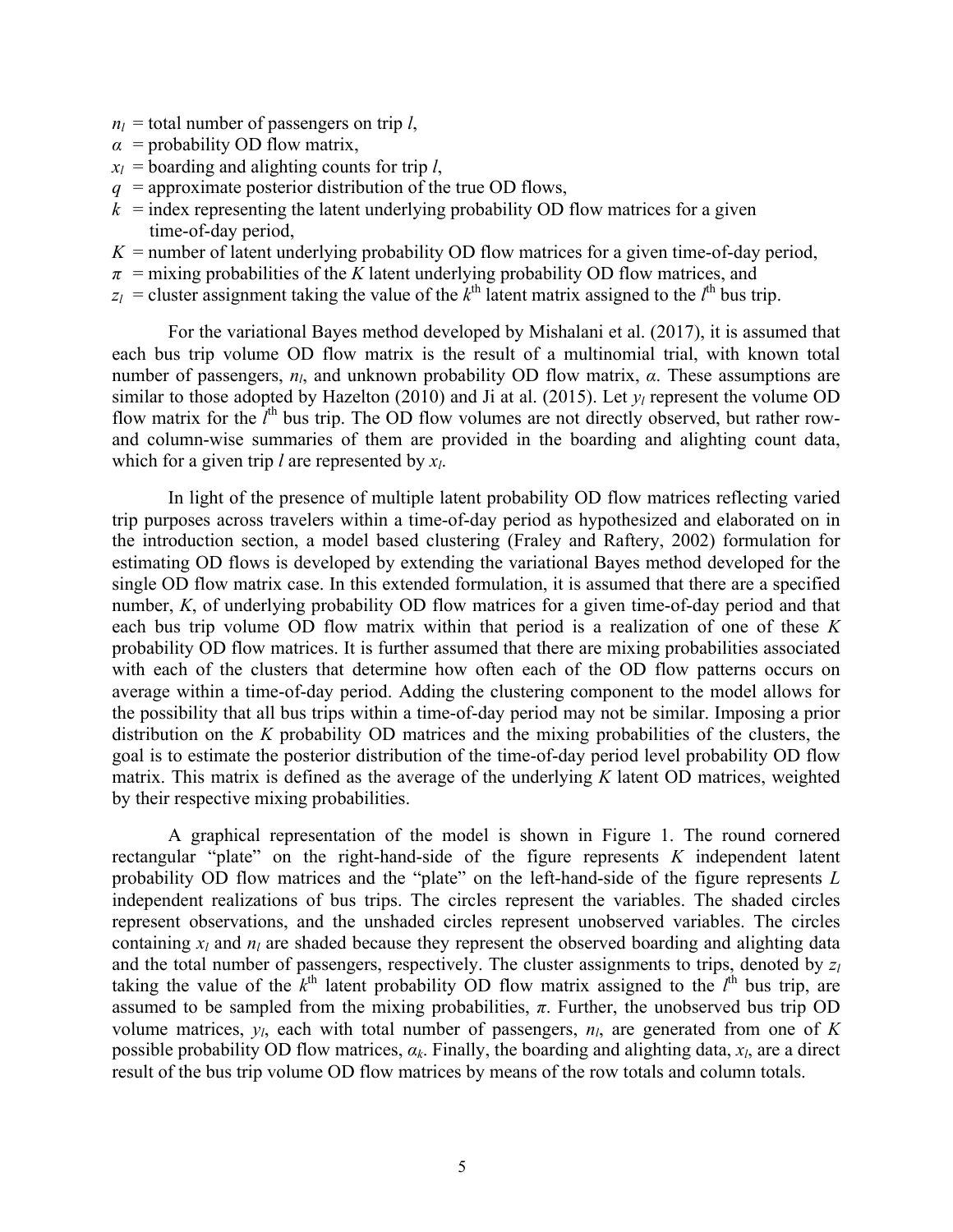

FIGURE 1: Graphical representation of trip clustering framework

There are several approaches that can be used to estimate probability OD flow matrices and their mixing probabilities. However, in light of the computational infeasibility of extending the methods developed by Hazelton (2010) and Ji et al. (2015), the variational Bayes method developed by Mishalani et al. (2017) is extended to approximate the posterior distribution in a computationally feasible manner. Variational methods (Jordan et al., 1999) approximate the posterior distribution of the true OD flows with another (variational) distribution, *q*, by assuming *q* belongs to a simpler class of distributions than the true posterior. If no restriction is put on *q*, the closest distribution will be the posterior itself. Naturally, this is not helpful and, therefore, simpler classes are used to find a closed form solution of the posterior distributions of the entities to be estimated. Ideally, the goal is to assume a realistic approximation that is not so complex as to make the computation infeasible. Once the class of distributions is specified, *q* is solved for such that the Kullback-Leibler (KL) divergence of *q* from the true posterior is minimized (Jordan et al., 1999). To estimate the probability OD flow matrices, it is assumed that the variational distribution of the OD trip volumes is independent of the variational distribution of the probability OD flow matrices, i.e., that *q* factorizes. Under this assumption, *q* can be estimated efficiently by iteratively updating the parameters of the variational distribution in a fashion reminiscent to the Expectation Maximization (EM) algorithm (Parisi, 1988). Since it is infeasible to determine the expectation of the bus trip volume OD flow matrices conditional on the boarding and alighting counts, the heuristic approximation developed by Ji (2011) and Ji et al. (2015) is used.

## **3. SIMULATION-BASED EVALUATION**

To assess the value of recognizing multiple underlying probability OD flow matrices through the application of the proposed method in the presence of such matrices, APC data are simulated from an assumed known true set of underlying probability matrices, the variational method is applied to these APC data for different assumed number of clusters including one, and the resulting estimated time-of-day period probability OD flow estimates are compared to the true probability OD flows for each of the assumed number of clusters. Using simulated data has the advantage of allowing the true number of clusters, underlying period-level probability OD flow matrices, and mixing probabilities to be known.

To increase the realism of the simulation, all the variables needed for the simulation (including the probability OD flow matrices) were estimated from an actual bus route's APC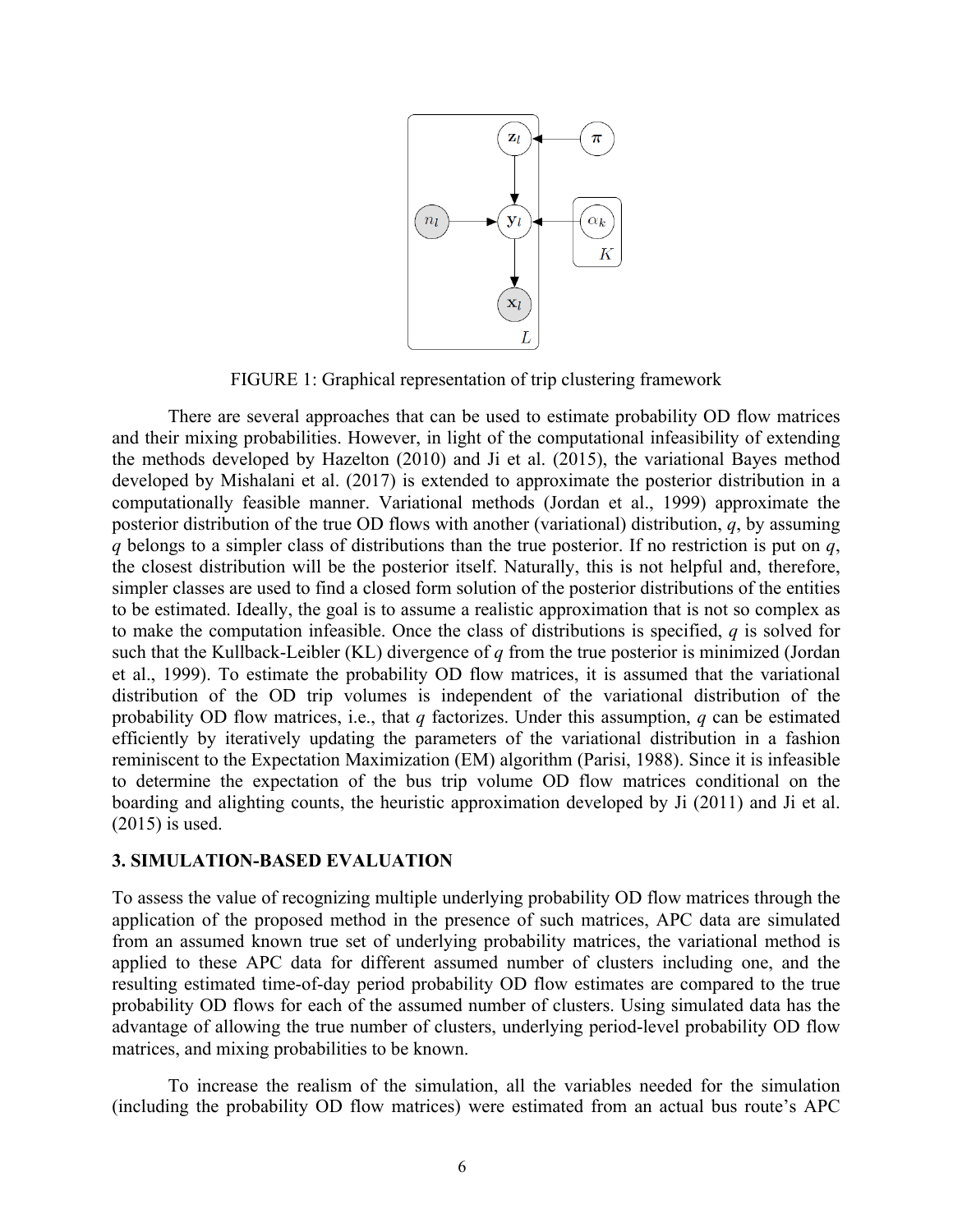data from The Ohio State University's Campus Transit Lab (CTL) (Campus Transit Lab, 2016). The CTL is a living lab based on Campus Area Bus Service (CABS), a transit service that serves approximately five million passengers annually on six routes. Specifically, APC data from 780 bus trips of OSU's Campus Loop South (CLS) route for the 8 to 10 AM period are used. For the purpose of the simulation, the underlying clusters of probability OD flow matrices are estimated from the APC data by the developed variational Bayes methodology for an assumed number of clusters. The estimated matrices are then assumed to represent the underlying true matrices in the simulation where realizations of error free APC data are generated.

Results of a representative example of the simulation experiment are presented here where the truth is assumed to consist of two clusters. The accuracies of the period-level probability OD flow estimated matrices (i.e., after aggregating across clusters) are plotted in Figure 2. The six subplots correspond to six sets of simulated data, where each subplot corresponds to different numbers of bus trips with APC data, where the data are all generated from the same two assumed underlying true probability OD flow matrices. For a given set of APC data, the period-level probability OD flow matrix is estimated for different numbers of assumed clusters, ranging from one up to five. The y-axis displays the value of the squared Hellinger distance  $(HD^2)$  metric, which is commonly used to compare two probability distributions, in this case comparing the true and estimated period-level OD flow probability matrices for each of the initializations. Specifically, the  $HD<sup>2</sup>$  metric is the sum of the squared difference between the square root of the estimated probabilities and the square root of the true probabilities (Yang et al., 2000). Lower values of  $HD^2$  indicate more similar probability matrices and, therefore, that the estimated matrix is closer to the true overall time-of-day period-level probability OD flow matrix. As with almost all clustering problems, initialization plays an important role. For each simulated data set and assumed number of clusters, 20 random initializations reflecting different prior (seed) values for the *K* probability OD flow matrices and the mixing probabilities are used, assuming that each is uniformly distributed. Boxplots of the  $HD<sup>2</sup>$  values over the 20 different initializations are shown in Figure 2.



FIGURE 2: *HD*<sup>2</sup> of estimates with varying APC data sample sizes and assumed number of clusters in the presence of two underlying probability OD flow matrices for the CLS-AM route-period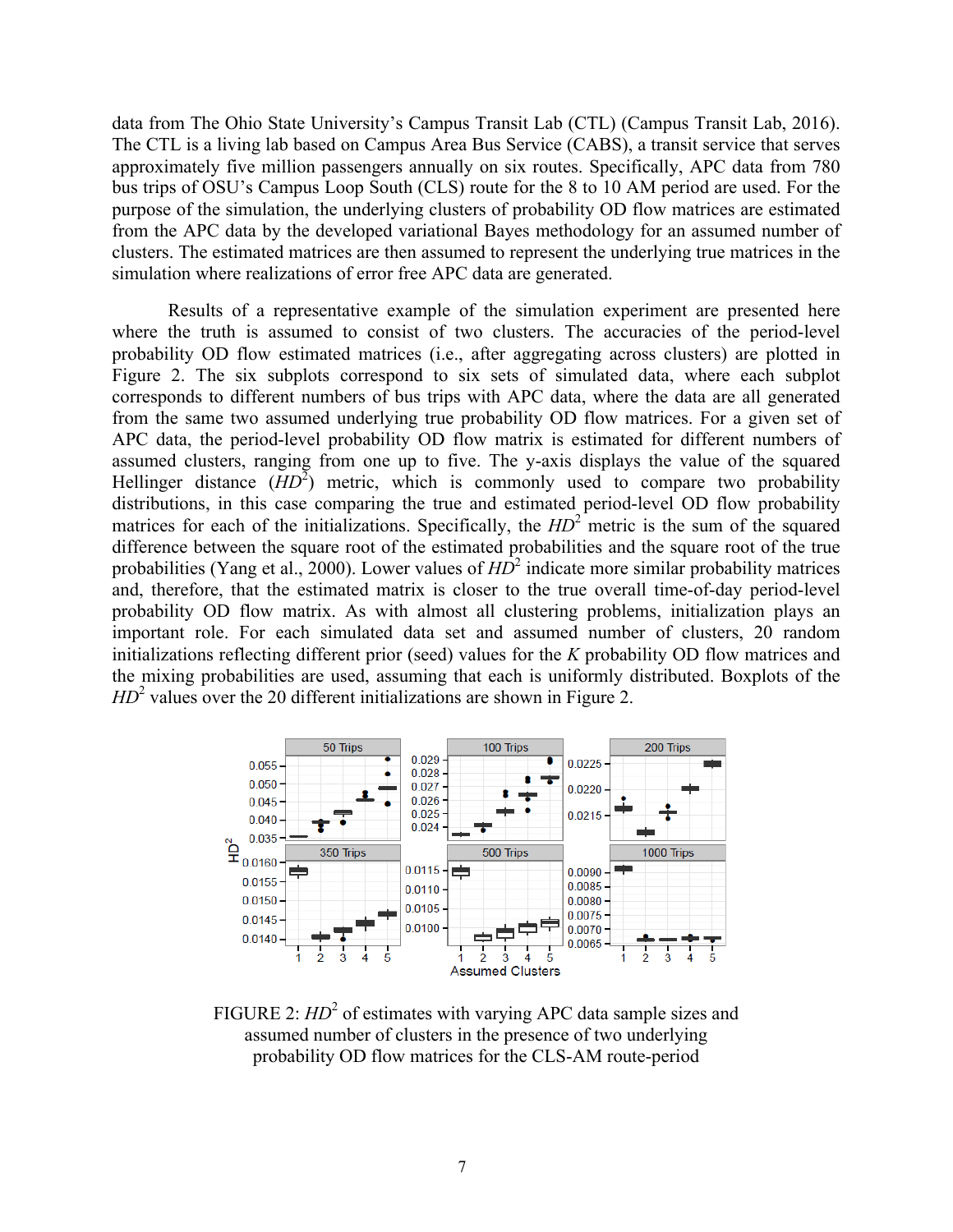As expected, the results indicate that as the number of bus trips increases, using the correct number of clusters – two in this case – gives the most accurate results. Also, as the number of bus trips with APC data increases, the improvement in accuracy of going from one to two clusters far outweighs the degradation in accuracy for having more than two clusters. The latter result indicates that assuming more clusters than the actual number of underlying latent probability OD flow matrices leads to little degradation in the quality of the estimates when the number of bus trips with APC data is sufficiently large. In summary, based on the simulation results, the proposed method is able to improve estimation accuracy when multiple underlying probability OD flow matrices are assumed to generate different passenger flow patterns within the same time-of-day period.

#### **4. PRELIMINARY EMPIRICAL VALIDATION**

The simulation study indicates the ability of the proposed variational Bayes method to improve estimation performance when multiple underlying OD flow matrices are assumed to exist. A preliminary empirical study has also been conducted to investigate the potential presence of multiple underlying probability OD flow matrices on an operational bus route and the nature of the flow estimates determined by proposed variational Bayes method. In this empirical investigation, APC data collected from 780 bus trips on the CLS route for the AM period used in the simulation analysis presented in section 3 are used. The empirical data may not follow the same assumptions used when generating simulated data and may also be subject to measurement errors. The varational Bayes method is applied assuming the presence of three clusters. The intent is to investigate the estimates of the underlying three matrices against a priori knowledge of the travel patterns on this route to validate whether in fact the three estimated probability OD flow matrices reflect realistic and plausible flow patterns.

When estimating the three clusters, the cells with largest probabilities occurring in the first cluster (which is estimated to be the probability matrix for 42% of trips) are predominantly associated with passengers boarding at the commuter park-and-ride facility and going to the medical campus. The cells with largest probabilities occurring in the second cluster (32% of trips) are predominantly associated with intra-core-academic-campus travel and travel to stops located in the core academic campus. Finally, the cells with largest probabilities occurring in the third cluster (26% of trips) are predominantly associated with passengers traveling from the core academic campus to either the agriculture campus or the commuter park-and-ride facility mentioned previously. Each of the three probability OD flow matrices seems to have a somewhat homogeneous trip purpose.

To further validate the association of these three OD matrices with trip purpose, the estimated cluster assignments for each of the trips,  $z_l$ , are analyzed. To do so, the probability of bus trips being assigned to each of the clusters was determined as a function of the departure time of each bus trip from the terminal located at the commuter park-and-ride facility, within the AM period. It is found that the first cluster occurs most often early in the morning, a finding that is consistent with the dominant flows from the park and ride facility. The third cluster peaks at about 8:30 and 9:40. These times correspond to bus departure times from the terminal that would travel through the core academic campus when many classes end at 8:55 and 10:05. Many students in these morning classes who use this route would travel to off-campus jobs or return home and board these buses to access their cars in the commuter park-and-ride facility or in the additional parking lots near the agricultural campus. Finally, the second cluster peaks at around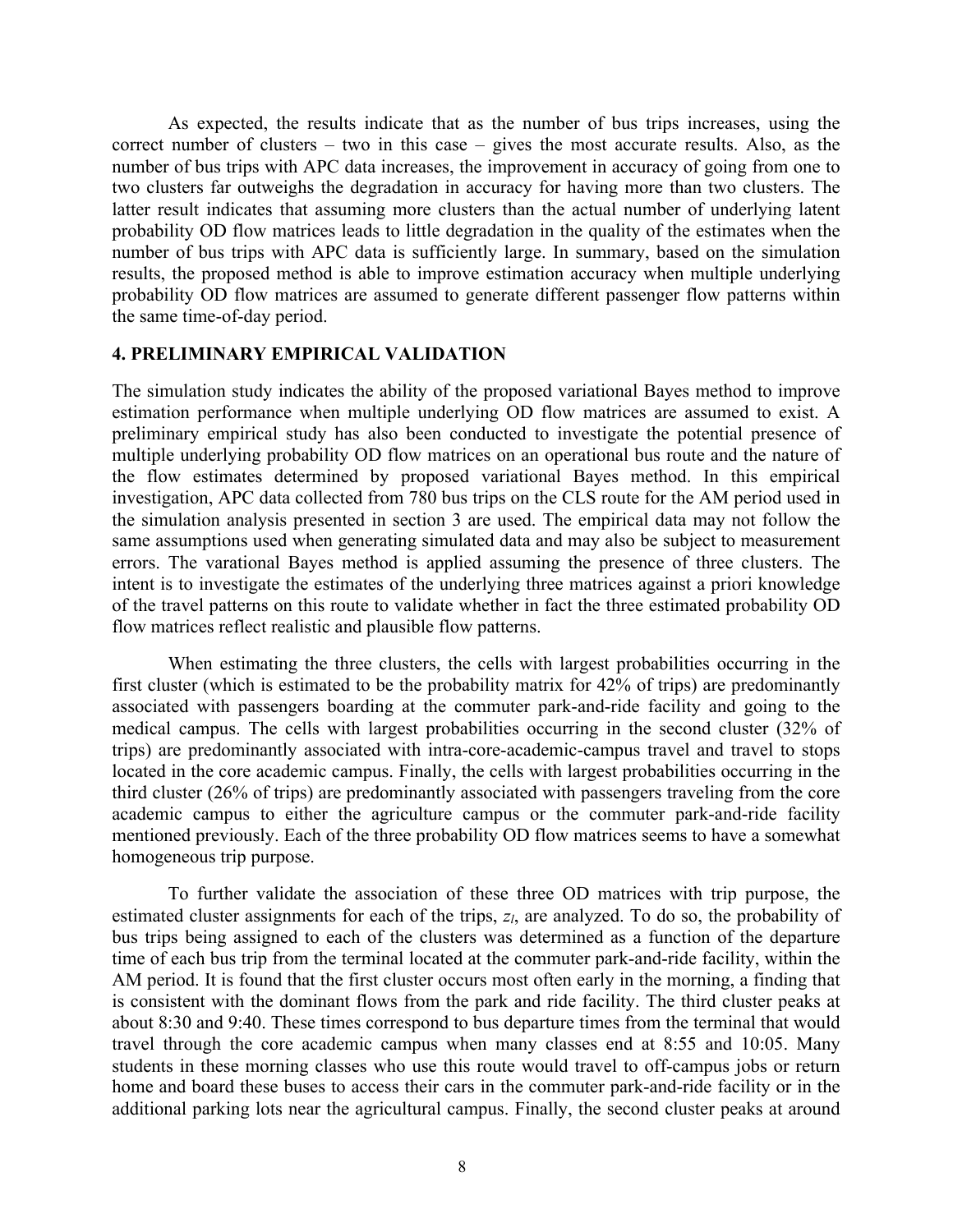9:00 and 10:00. Such a temporal pattern could reflect the decreased demand of the other patterns in the other clusters (probability matrices reflect the demand of a flow in one cell relative to demand in all other cells) and increased intra-core-academic-campus travel and demand for travel to the core academic campus.

In summary, the correspondence of the clusters with the timing of different trip purposes supports the reasonableness of the existence of multiple underlying probability OD flow matrices within a time-of-day period. The ability of the developed varitional Bayes method to identify these interpretable matrices supports the validity of the method.

## **5. FUTURE RESEARCH**

Given the promise of the developed methodology, a more comprehensive evaluation would be a valuable effort. That is, different simulations for additional route-periods, from a variety of ground-truths, and with different true numbers of clusters would further validate the use of clustering and the algorithm's effectiveness and set the stage for adopting the developed methodology in future transit passenger OD flow studies for research or practice purposes.

While the preliminary empirical validation results are promising, further in-depth investigation of the results is warranted. Also, this investigation only considered one route and one time-of-day period. Therefore, further research is needed to confirm the presence of multiple underlying probability OD flow matrices and verify the usefulness of recognizing their presence using actual APC data in a more comprehensive manner. Since it is difficult to collect OD flow data for a large number of bus trips, one difficulty of such an assessment is that there is often no known ground-truth probability OD flow matrix to compare the estimates to. The OSU's Campus Transit Lab from which data for the simulation evaluation and empirical validation of this study are used offers the opportunity to amass high-fidelity onboard OD flow survey that could be used for this purpose.

The proposed clustering methodology has limited practical use if there is no way to determine the number of clusters. Each bus route has its own characteristics and it will be difficult to use subject matter expertise to select the proper number of clusters. As was evident in the simulation, using too many clusters can be detrimental in some of the scenarios, but made little difference in others, depending on the number of bus trips with available APC data. The same is true for using too few clusters. Therefore, it is important to derive a model selection criterion that indicates the number of clusters that are best for any APC dataset for a bus route.

#### **6. REFERENCES**

- 1. Ben-Akiva, M., 1987. Methods to combine different data sources and estimate origindestination matrices, the 10th International Symposium on Transportation and Traffic Theory. Elsevier, New York, Cambridge, MA, 459-481.
- 2. Ben-Akiva, M., Macke, P., Hsu, P., 1985. Alternative methods to estimate route level trip tables and expand on-board surveys. Transportation Research Record, 1037, 1-11.
- 3. Campus Transit Lab (CTL), 2016. https://transitlab.web.engadmin.ohio-state.edu/campustransit-lab.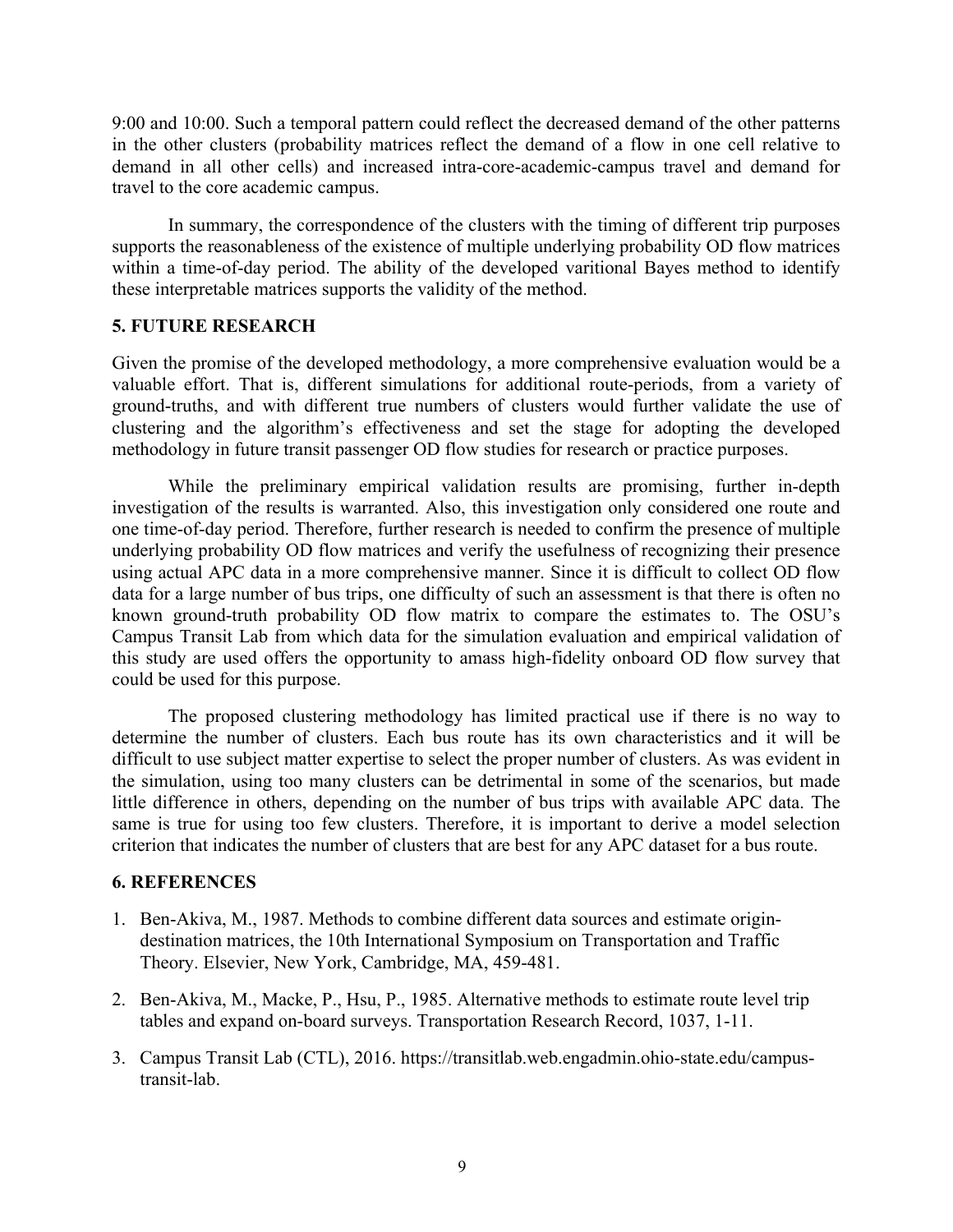- 4. Fraley, C. and Raftery, A.E., 2002. Model-based clustering, discriminant analysis, and density estimation. Journal of the American Statistical Association, 97, 611 631.
- 5. Hazelton, M.L., 2010. Statistical inference for transit system origin-destination matrices. Technometrics, 52(2), 221-230.
- 6. Ji, Y., 2011. Distribution-based approach to take advantage of automatic passenger counter data in estimating period route-level transit passenger origin-destination flows: Methodology development, numerical analyses and empirical investigations. Ph.D. Dissertation, Department of Civil Engineering, The Ohio State University, Columbus, OH.
- 7. Ji, Y., Mishalani, R.G, McCord, M.R., 2014. Estimating transit route OD flow matrices from APC data on multiple bus trips using the IPF method with an iteratively improved base: Method and empirical evaluation. Journal of Transportation Engineering, 140(5), 040140081-040140088.
- 8. Ji, Y., Mishalani, R.G., McCord, M.R., 2015. Transit passenger origin-destination flow estimation: Efficiently combining onboard survey and large automatic passenger count datasets. Transportation Research Part C: Emerging Technologies, 58, 178-192.
- 9. Jordan, M.I., Ghahramani, Z., Jaakkola, T.S., Saul, L.K., 1999. An introduction to variational methods for graphical models. Machine Learning, 37(2), 183-233.
- 10. Kikuchi, S., Perincherry, V., 1992. Model to estimate passenger origin-destination pattern on a rail transit line. Transportation Research Record, 1349, 54-61.
- 11. Li, B.B., 2009. Markov models for Bayesian analysis about transit route origin destination matrices. Transportation Research Part B: Methodological, 43(3), 301-310.
- 12. Li, Y.W., Cassidy, M.J., 2007. A generalized and efficient algorithm for estimating transit route ODs from passenger counts. Transportation Research Part B: Methodological, 41(1), 114-125.
- 13. Mishalani, R.G., McCord, M.R., Kumar, P.K., Landgraf, A.J., 2017. Variational Bayes Method for Estimating Transit Route OD Flows Using APC Data. Final Report, UTC Region 5, NEXTRANS, US DOT, Grant No. DTRT07-G-005.
- 14. Parisi, G., 1988. Statistical field theory. Addison-Wesley, Reading, Massachusetts.
- 15. Yang, G.L., Le, C., Lucien, M., 2000. Asymptotics in statistics: Some basic concepts 2nd ed. Springer, Berlin.